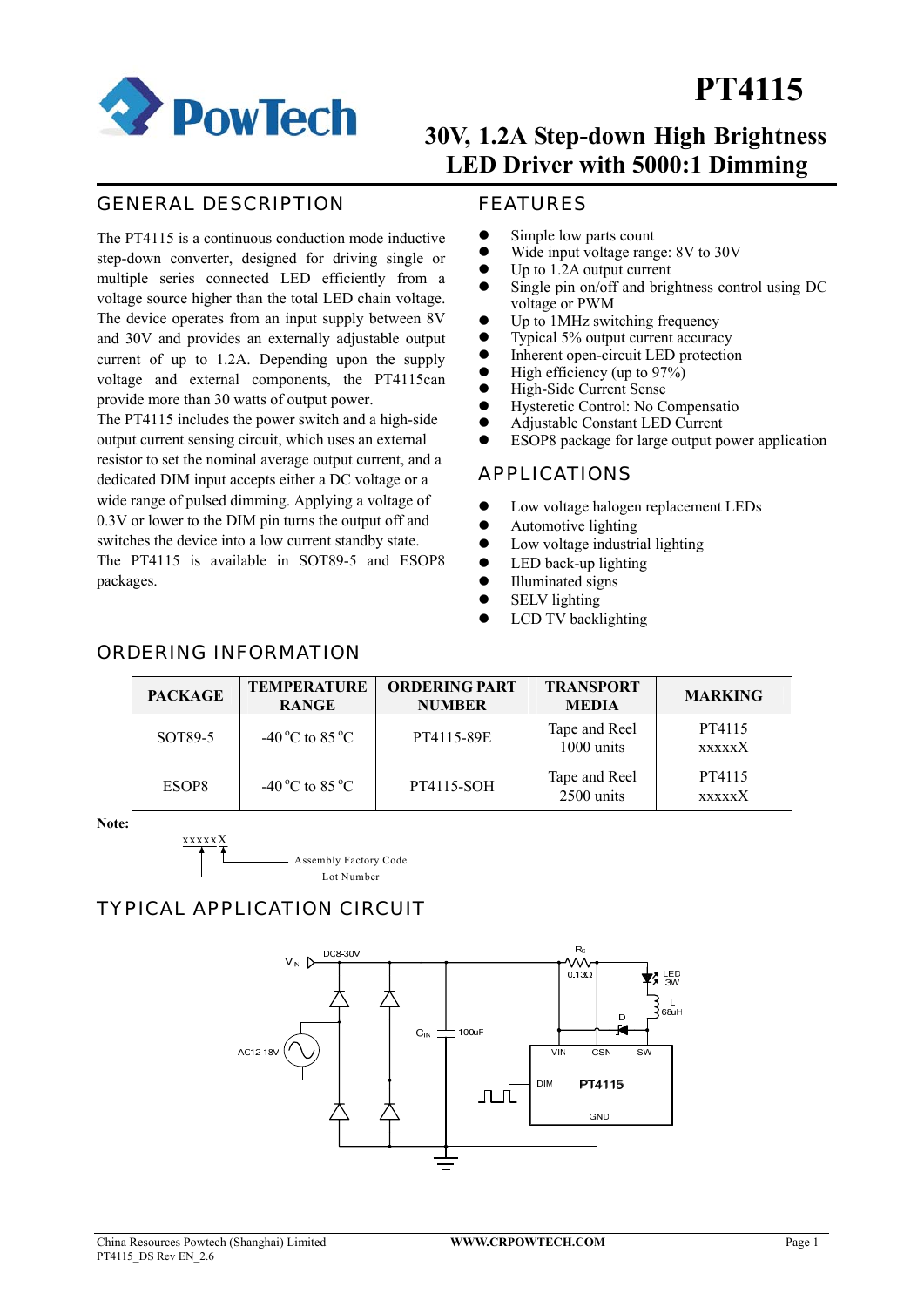

## **30V, 1.2A Step-down High Brightness LED Driver with 5000:1 Dimming**

### PIN ASSIGNMENT





### PIN DESCRIPTIONS

| PIN No.          | <b>PIN</b><br><b>NAMES</b> | <b>DESCRIPTION</b>                                                                                                             |
|------------------|----------------------------|--------------------------------------------------------------------------------------------------------------------------------|
|                  | <b>SW</b>                  | Switch Output. SW is the drain of the internal N-Ch MOSFET switch.                                                             |
| $\overline{2}$   | <b>GND</b>                 | Signal and power ground. Connect directly to ground plane.                                                                     |
| 3                | <b>DIM</b>                 | Logic level dimming input. Drive DIM low to turn off the current regulator.<br>Drive DIM high to enable the current regulator. |
| 4                | <b>CSN</b>                 | Current sense input                                                                                                            |
|                  | <b>VIN</b>                 | Input Supply Pin. Must be locally bypassed.                                                                                    |
|                  | Exposed<br>PAD             | Internally connected to GND. Mount on board for lower thermal resistance.                                                      |
| <b>ESOP8 4.5</b> | NC.                        | No connection                                                                                                                  |

### ABSOLUTE MAXIMUM RATINGS (note1)

| <b>SYMBOL</b> | <b>ITEMS</b>                                 | <b>VALUE</b>     | <b>UNIT</b>       |
|---------------|----------------------------------------------|------------------|-------------------|
| $V_{IN}$      | Supply Voltage                               | $-0.3 - 45$      | V                 |
| <b>SW</b>     | Drain of the internal power switch           | $-0.3 - 45$      | V                 |
| <b>CSN</b>    | Current sense input (Respect to VIN)         | $+0.3$ $-(-6.0)$ | V                 |
| DIM           | Logic level dimming input                    | $-0.3-6$         | V                 |
| $I_{SW}$      | Switch output current                        | 1.5              | $\mathsf{A}$      |
| $P_{DMAX}$    | Power Dissipation (Note 2)                   | 1.5              | W                 |
| $P_{TR}$      | Thermal Resistance, SOT89-5<br>$\theta_{JA}$ | 45               | $\rm ^{o}C$ /W    |
| $P_{TR}$      | Thermal Resistance, ESOP8<br>$\theta_{JA}$   | 40               | $\mathrm{^oC}$ /W |
| $T_{J}$       | <b>Operation Junction Temperature Range</b>  | $-40$ to $150$   | $^{\circ}C$       |
| $T_{STG}$     | Storage Temperature                          | $-55$ to 150     | $^{\circ}C$       |
|               | ESD Susceptibility (Note 3)                  | $\overline{c}$   | kV                |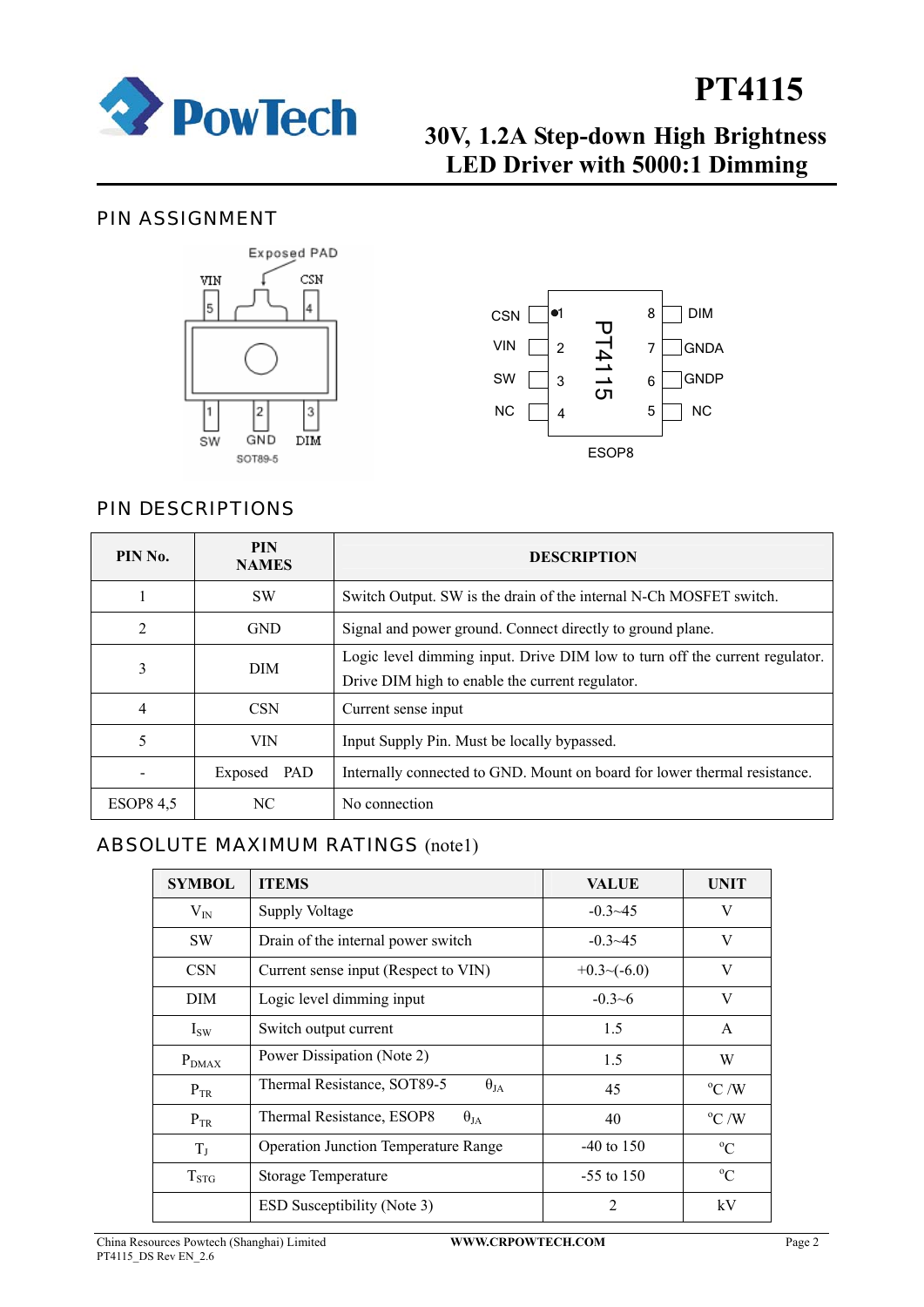

## **30V, 1.2A Step-down High Brightness LED Driver with 5000:1 Dimming**

### RECOMMENDED OPERATING RANGE

| <b>SYMBOL</b>         | <b>ITEMS</b>                   | <b>VALUE</b>   | UNIT   |
|-----------------------|--------------------------------|----------------|--------|
| $\mathsf{V}_{\rm IN}$ | V <sub>DD</sub> Supply Voltage | $0 \sim 30$    |        |
| $1_{\rm OPT}$         | <b>Operating Temperature</b>   | $-40$ to $+85$ | $\sim$ |

**Note 1:** Absolute Maximum Ratings indicate limits beyond which damage to the device may occur. Recommended Operating Range indicates conditions for which the device is functional, but do not guarantee specific performance limits. Electrical Characteristics state DC and AC electrical specifications under particular test conditions which guarantee specific performance limits. This assumes that the device is within the Operating Range. Specifications are not guaranteed for parameters where no limit is given, however, the typical value is a good indication of device performance.

**Note 2:** The maximum power dissipation must be derated at elevated temperatures and is dictated by  $T_{JMAX}$ ,  $\theta_{JA}$ , and the ambient temperature  $T_A$ . The maximum allowable power dissipation is  $P_{DMAX} = (T_{JMAX} - T_A)/\theta_{JA}$  or the number given in Absolute Maximum Ratings, whichever is lower.

**Note 3:** Human body model, 100pF discharged through a 1.5kΩ resistor.

### ELECTRICAL CHARACTERISTICS (Note 4, 5)

| <b>SYMBOL</b>            | <b>ITEMS</b>                                      |                                  | <b>CONDITIONS</b> |      | Min.  | Typ.     | Max.         | <b>UNIT</b>   |
|--------------------------|---------------------------------------------------|----------------------------------|-------------------|------|-------|----------|--------------|---------------|
| $V_{IN}$                 | Input Voltage                                     |                                  |                   |      | 8     |          | 30           | V             |
| $V_{UVLO}$               | Under voltage lock out                            | $V_{IN}$ falling                 |                   |      |       | 6.8      |              | V             |
| $V_{UVLO, HYS}$          | <b>UVLO</b> hysterisis                            | $V_{IN}$ rising                  |                   |      |       | 500      |              | mV            |
| $F_{SW}$                 | Max. Switching Frequency                          |                                  |                   |      |       |          | 1            | <b>MHz</b>    |
| <b>Current Sense</b>     |                                                   |                                  |                   |      |       |          |              |               |
|                          | Mean current sense                                |                                  | A                 | type | 95    | 98       | 101          | mV            |
| $V_{\rm CSN}$            | threshold voltage                                 | $V_{IN}$ - $V_{CSN}$             | B                 | type | 99    | 102      | 105          | mV            |
| $V_{\rm CSN\_hys}$       | Sense threshold hysteresis                        |                                  |                   |      |       | $\pm 15$ |              | $\frac{0}{0}$ |
| $I_{\text{CSN}}$         | CSN Pin Input Current                             | $V_{IN}$ - $V_{CNN}$ =50mV       |                   |      |       | 8        |              | $\mu A$       |
| <b>Operating Current</b> |                                                   |                                  |                   |      |       |          |              |               |
| $I_{OFF}$                | Quiescent<br>supply<br>current<br>with output off | V <sub>DIM</sub> <0.3V           |                   |      |       | 95       |              | $\mu A$       |
| <b>DIM</b> Input         |                                                   |                                  |                   |      |       |          |              |               |
| $V_{\text{DIM}}$         | Internal supply voltage                           | DIM floating                     |                   |      |       | 5        |              | V             |
| $V_{\text{DIM\_H}}$      | DIM input voltage High                            |                                  |                   |      | 2.5   |          |              | V             |
| $V_{\text{DIM}_L}$       | DIM input voltage Low                             |                                  |                   |      |       | 0.3      | V            |               |
| $V_{\text{DIM\_DC}}$     | DC brightness control                             |                                  |                   | 0.5  |       | 2.5      | V            |               |
| $f_{\text{DIM}}$         | Max. DIM Frequency                                | $f_{OSC} = 500kHz$               |                   |      |       |          | 50           | kHz           |
| $D_{\text{PWM LF}}$      | Duty cycle range of low<br>frequency dimming      | $f_{\text{DIM}} = 100 \text{Hz}$ |                   |      | 0.02% |          | $\mathbf{1}$ |               |
|                          | Brightness control range                          |                                  |                   |      |       | 5000:1   |              |               |

The following specifications apply for  $V_{IN}$ =12V,  $T_A$ =25 °C, unless specified otherwise.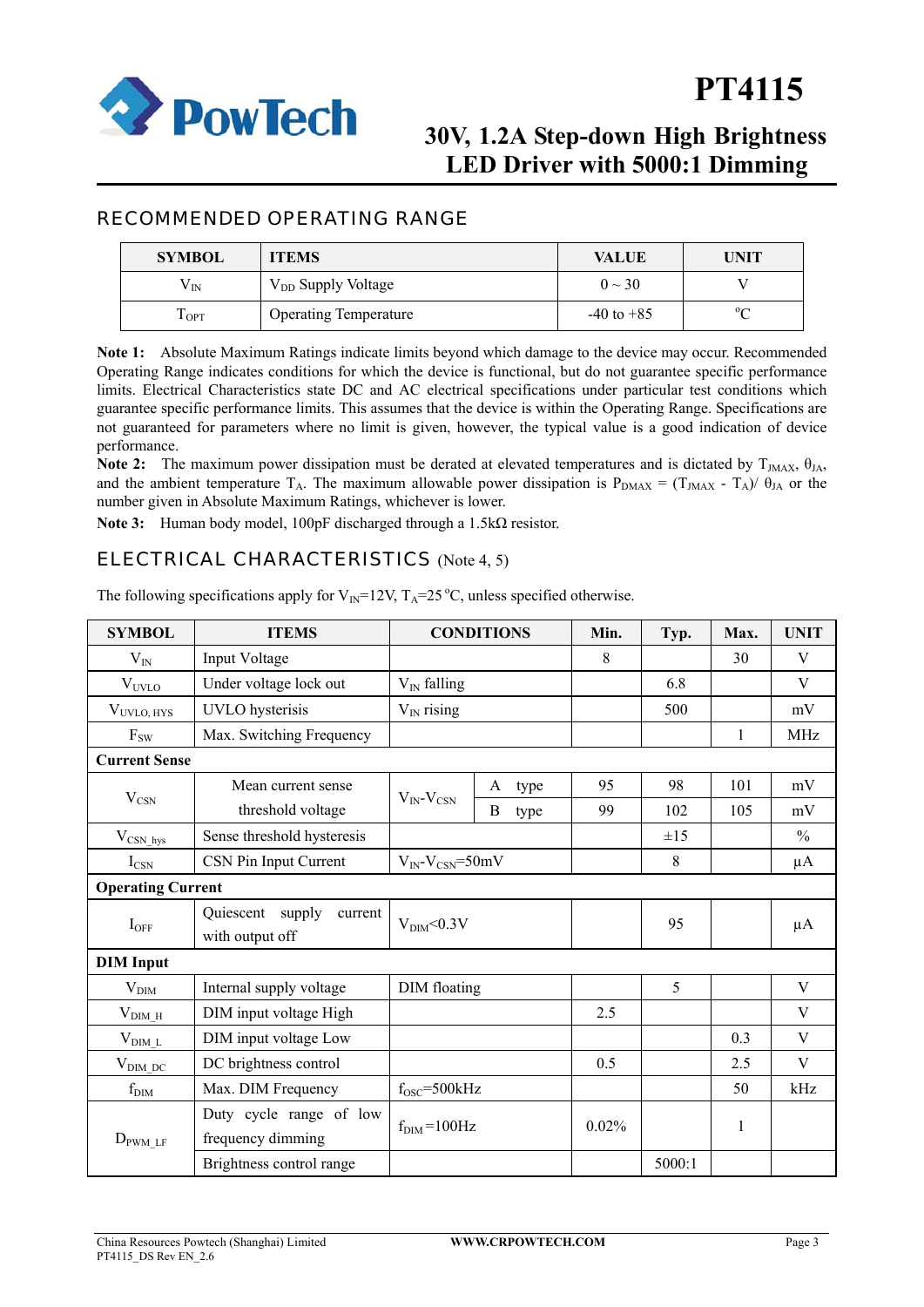

## **30V, 1.2A Step-down High Brightness LED Driver with 5000:1 Dimming**

### ELECTRICAL CHARACTERISTICS (Continued) (Note 4, 5)

| <b>SYMBOL</b>           | <b>ITEMS</b>                                              | <b>CONDITIONS</b>        | Min. | Typ. | Max. | <b>UNIT</b> |
|-------------------------|-----------------------------------------------------------|--------------------------|------|------|------|-------------|
| <b>DIM</b> Input        |                                                           |                          |      |      |      |             |
| $D_{\text{PWM\_HF}}$    | of<br>Duty<br>high<br>cycle<br>range<br>frequency dimming | $f_{\text{DIM}} = 20KHz$ | 4%   |      |      |             |
|                         | Brightness control range                                  |                          |      | 25:1 |      |             |
| $R_{\text{DIM}}$        | DIM pull up resistor to Internal<br>supply voltage        |                          |      | 200  |      | $K\Omega$   |
| $I_{\text{DIM}_L}$      | DIM input leakage low                                     | $V_{\text{DIM}}=0$       |      | 25   |      | uA          |
| <b>Output Switch</b>    |                                                           |                          |      |      |      |             |
| $R_{SW}$                | SW On Resistance                                          | $VIN=12V$                |      | 0.6  |      | Ω           |
|                         |                                                           | $VIN = 24V$              |      | 0.4  |      |             |
| $I_{\text{SWmean}}$     | Continuous SW Current                                     |                          |      |      | 1.2  | A           |
| $I_{LEAK}$              | <b>SW Leakage Current</b>                                 |                          |      | 0.5  | 5    | μA          |
| <b>Thermal Shutdown</b> |                                                           |                          |      |      |      |             |
| $T_{SD}$                | Thermal Shutdown Threshold                                |                          |      | 160  |      | °C          |
| $T_{SD}$ -hys           | Thermal Shutdown hysteresis                               |                          |      | 20   |      | °C          |

**Note 4:** Typical parameters are measured at 25˚C and represent the parametric norm.

**Note 5:** Datasheet min/max specification limits are guaranteed by design, test, or statistical analysis.

### SIMPLIFIED BLOCK DIAGRAM

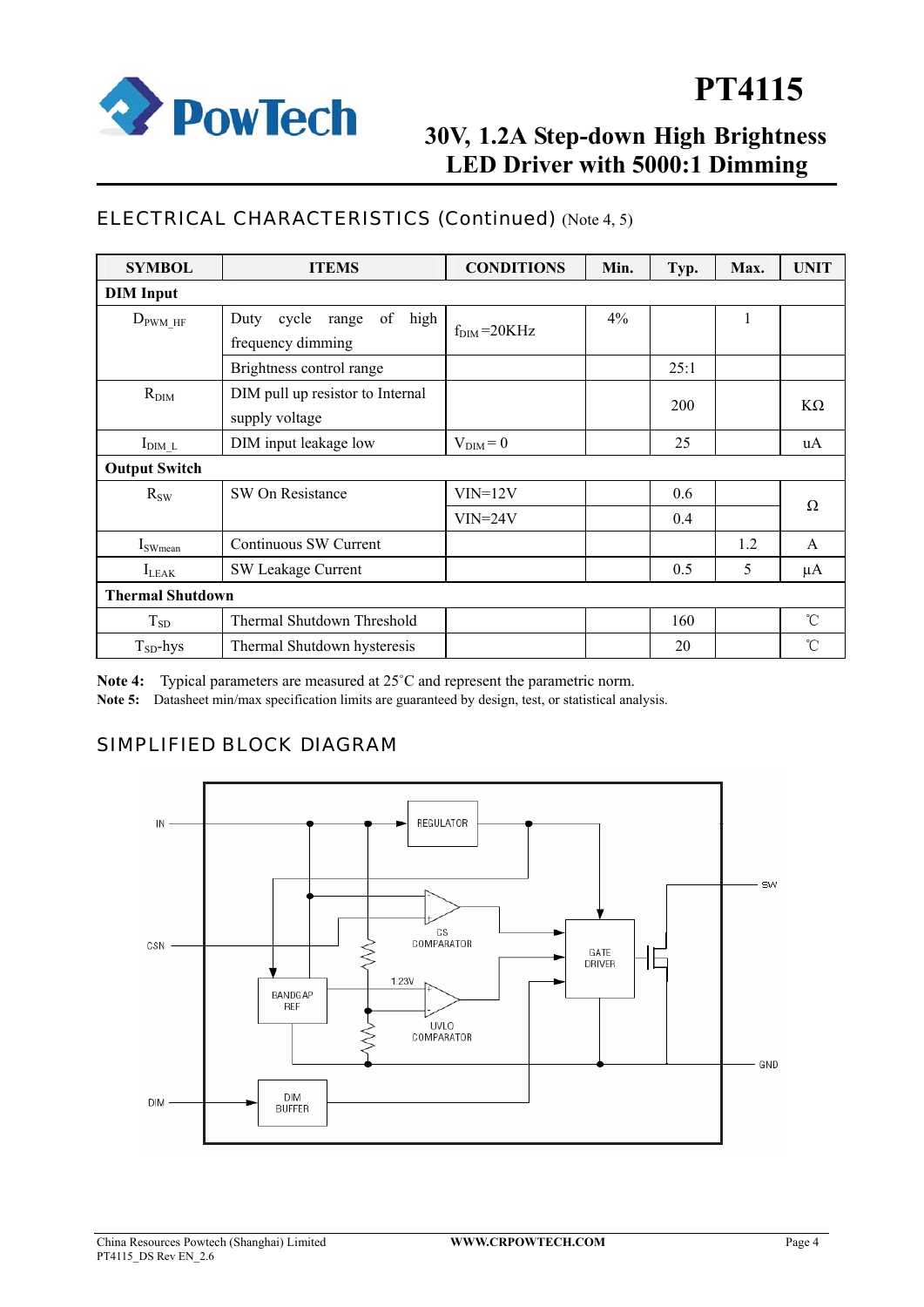

## **30V, 1.2A Step-down High Brightness LED Driver with 5000:1 Dimming**

### OPERATION DESCRIPTION

The device, in conjunction with the coil (L1) and current sense resistor (RS), forms a self oscillating continuous-mode buck converter.

When input voltage VIN is first applied, the initial current in L1 and RS is zero and there is no output from the current sense circuit. Under this condition, the output of CS comparator is high. This turns on an internal switch and switches the SW pin low, causing current to flow from VIN to ground, via RS, L1 and the  $LED(s)$ . The current rises at a rate determined by  $VIN$ and L1 to produce a voltage ramp  $(V_{\text{CSN}})$  across RS. When  $(V_{IN} - V_{CNN}) > 115mV$ , the output of CS comparator switches low and the switch turns off. The current flowing on the RS decreases at another rate. When  $(V_{IN} - V_{CNN})$  < 85mV, the switch turns on again and the mean current on the LED is determined by

 $\left(\frac{85+115}{2}mV\right)/R_s = 100mV/R_s$ .

The high-side current-sensing scheme and on-board current-setting circuitry minimize the number of external components while delivering LED current with ±5% accuracy, using a 1% sense resistor.

The PT4115 allow dimming with a PWM signal at the DIM input. A logic level below 0.3V at DIM forces PT4115 to turn off the LED and the logic level at DIM must be at least 2.5V to turn on the full LED current. The frequency of PWM dimming ranges from 100Hz to more than 20 kHz.

The DIM pin can be driven by an external DC voltage

 $(V<sub>DIM</sub>)$  to adjust the output current to a value below the nominal average value defined by RS. The DC voltage is valid from 0.5V to 2.5V. When the dc voltage is higher than 2.5V, the output current keeps constant. The LED current also can be adjusted by a resistor connected to the DIM pin. An internal pull-up resistor (typical 200KΩ) is connected to a 5V internal regulator. The voltage of DIM pin is divided by the internal and external resistor.

The DIM pin is pulled up to the internal regulator (5V) by a 200KΩ resistor. It can be floated at normal working. When a voltage applied to DIM falls below the threshold (0.3V nom.), the output switch is turned off. The internal regulator and voltage reference remain powered during shutdown to provide the reference for the shutdown circuit. Quiescent supply current during shutdown is nominally 95uA and switch leakage is below 5uA.

Additionally, to ensure the reliability, the PT4115 is built with a thermal shutdown (TSD) protection and a thermal pad. The TSD protests the IC from over temperature (160℃). Also the thermal pad enhances power dissipation. As a result, the PT4115 can handle a large amount of current safely.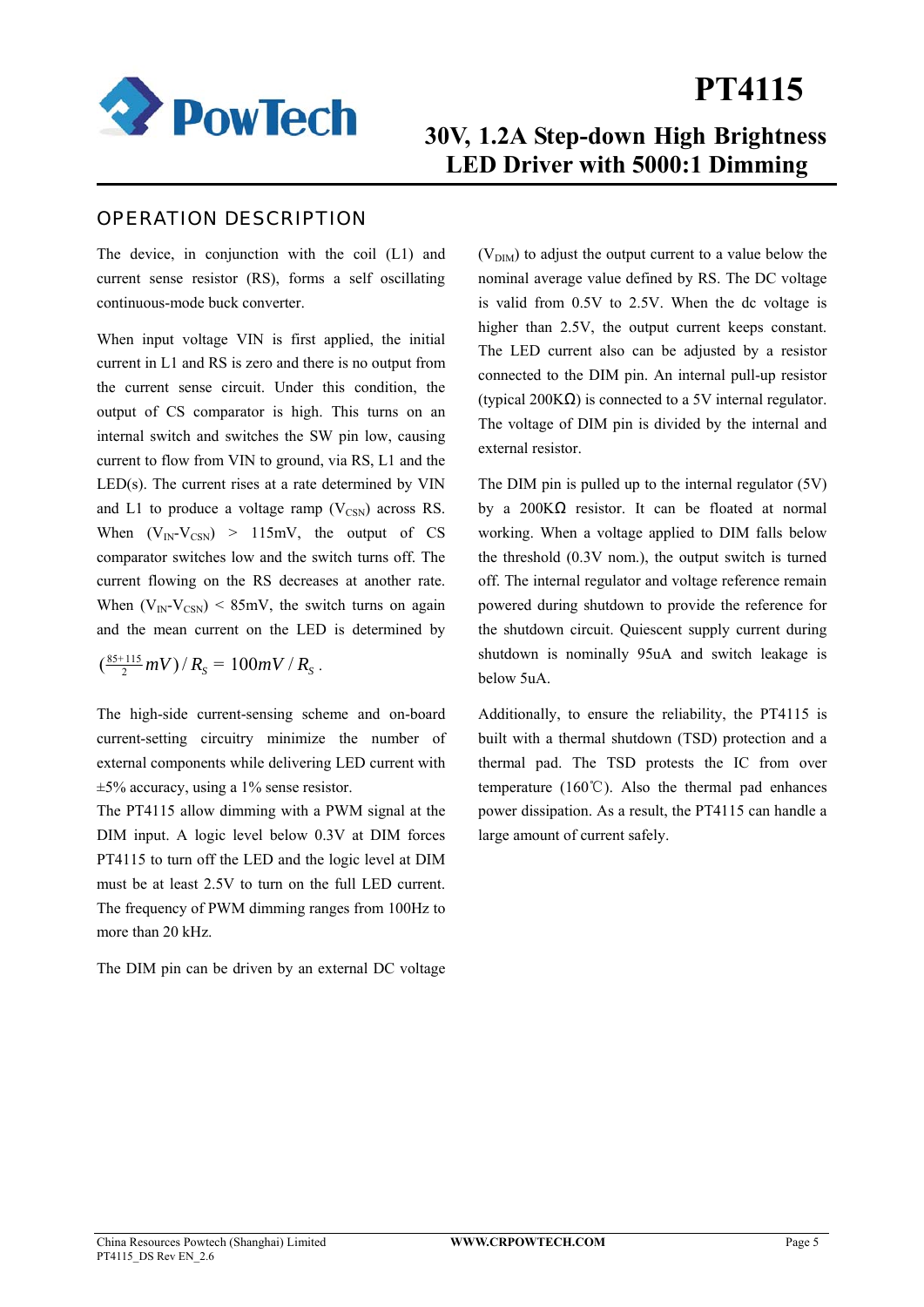

## **30V, 1.2A Step-down High Brightness LED Driver with 5000:1 Dimming**

### TYPICAL PERFORMANCE CHARACTERISTICS

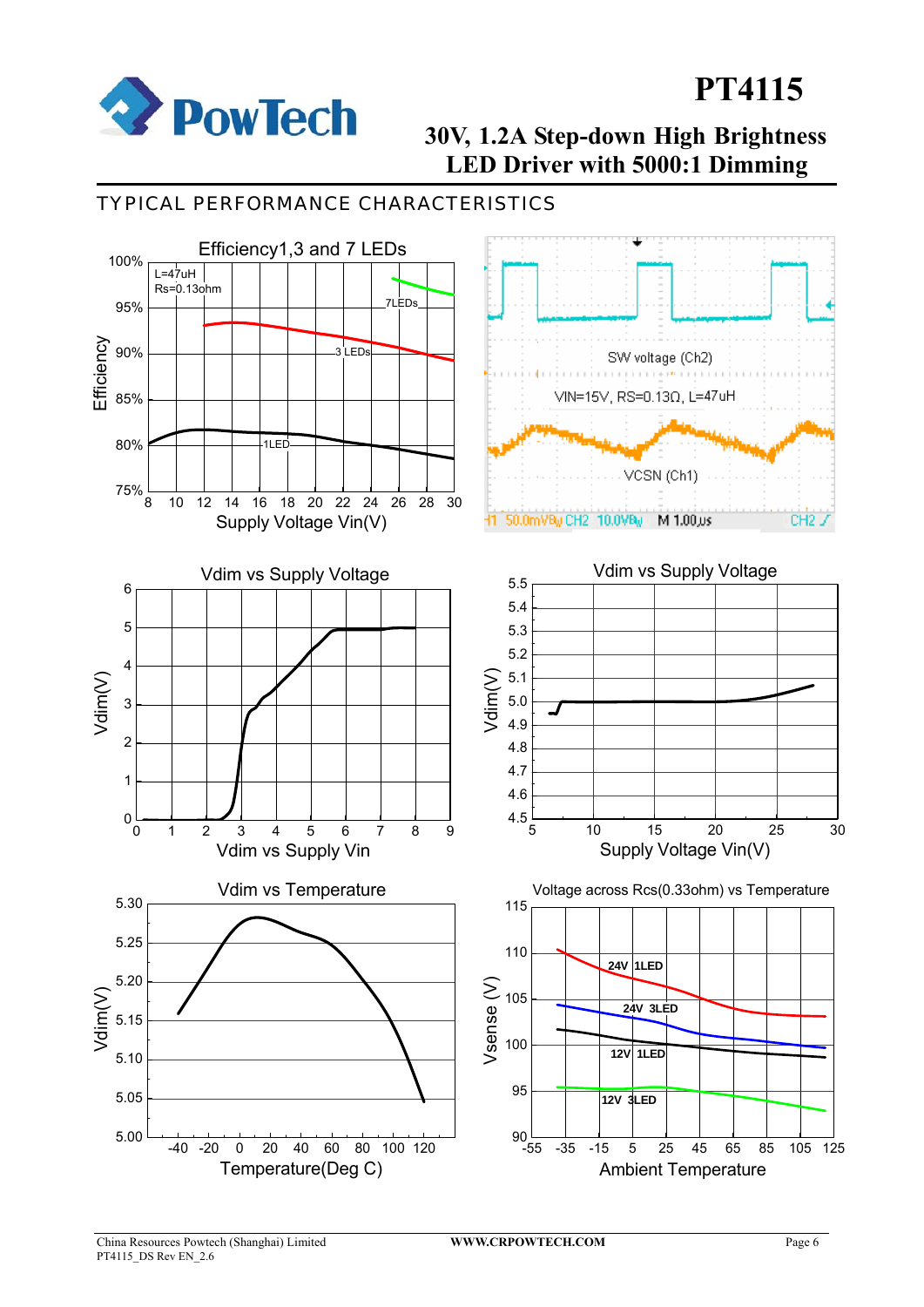

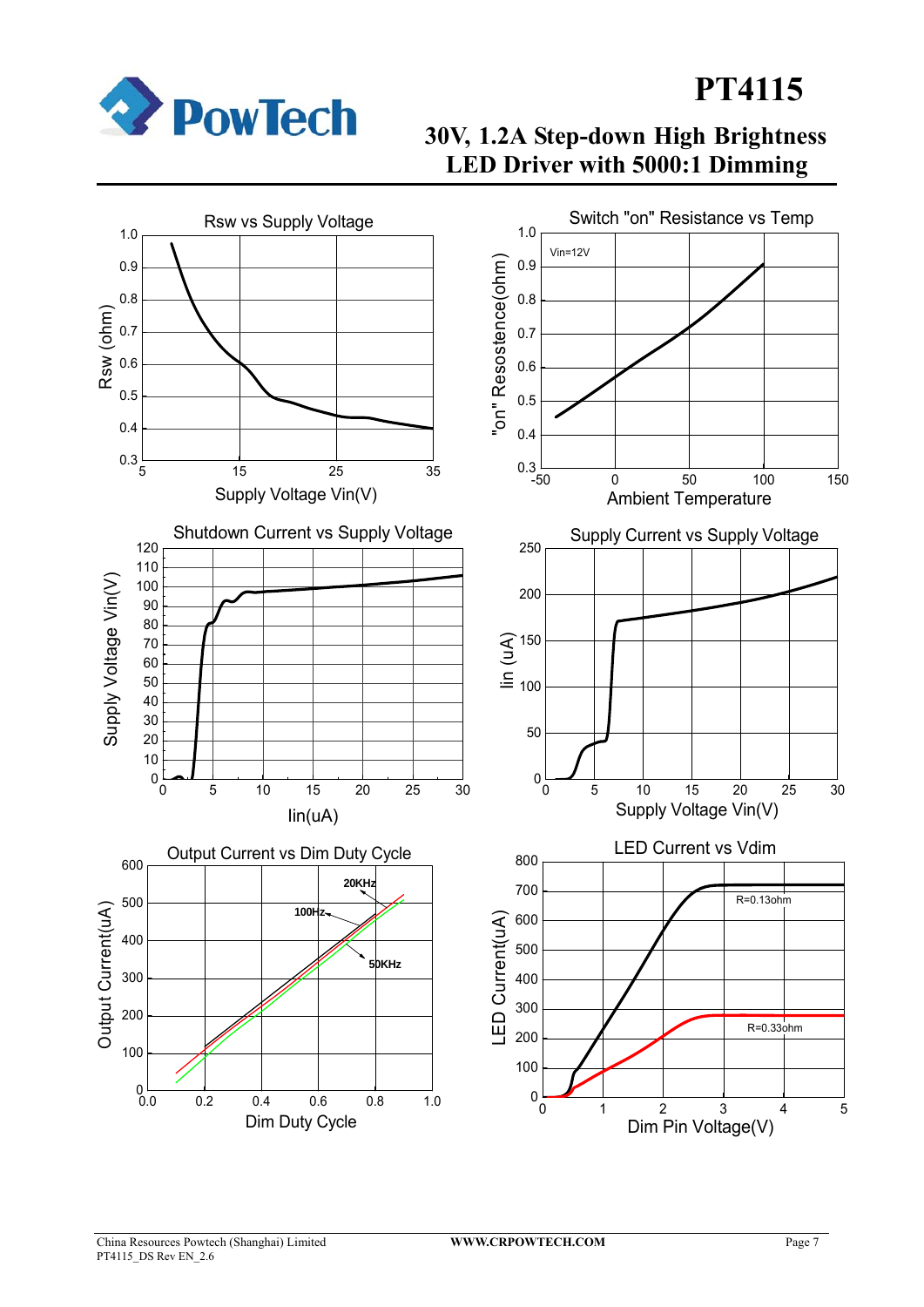

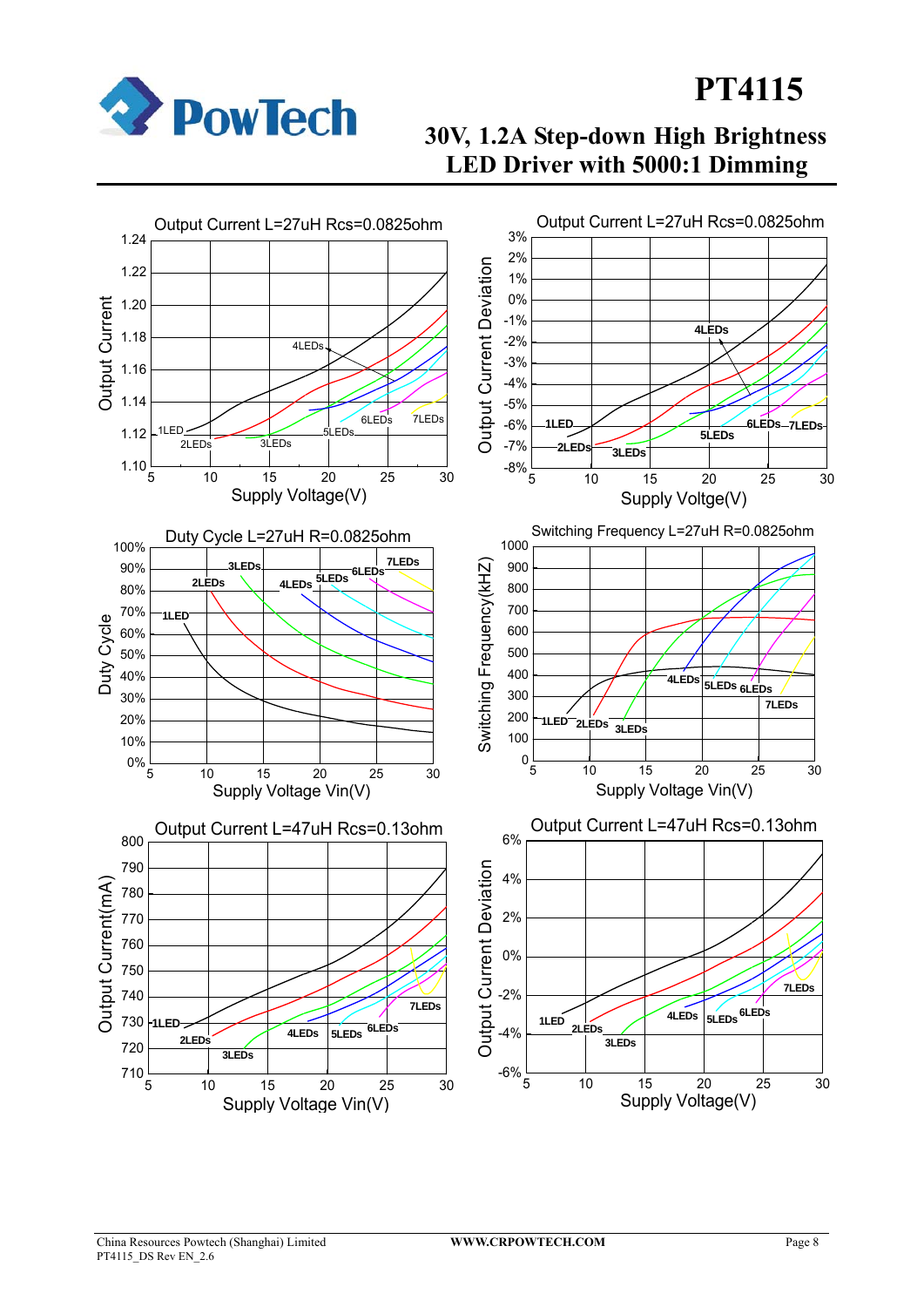

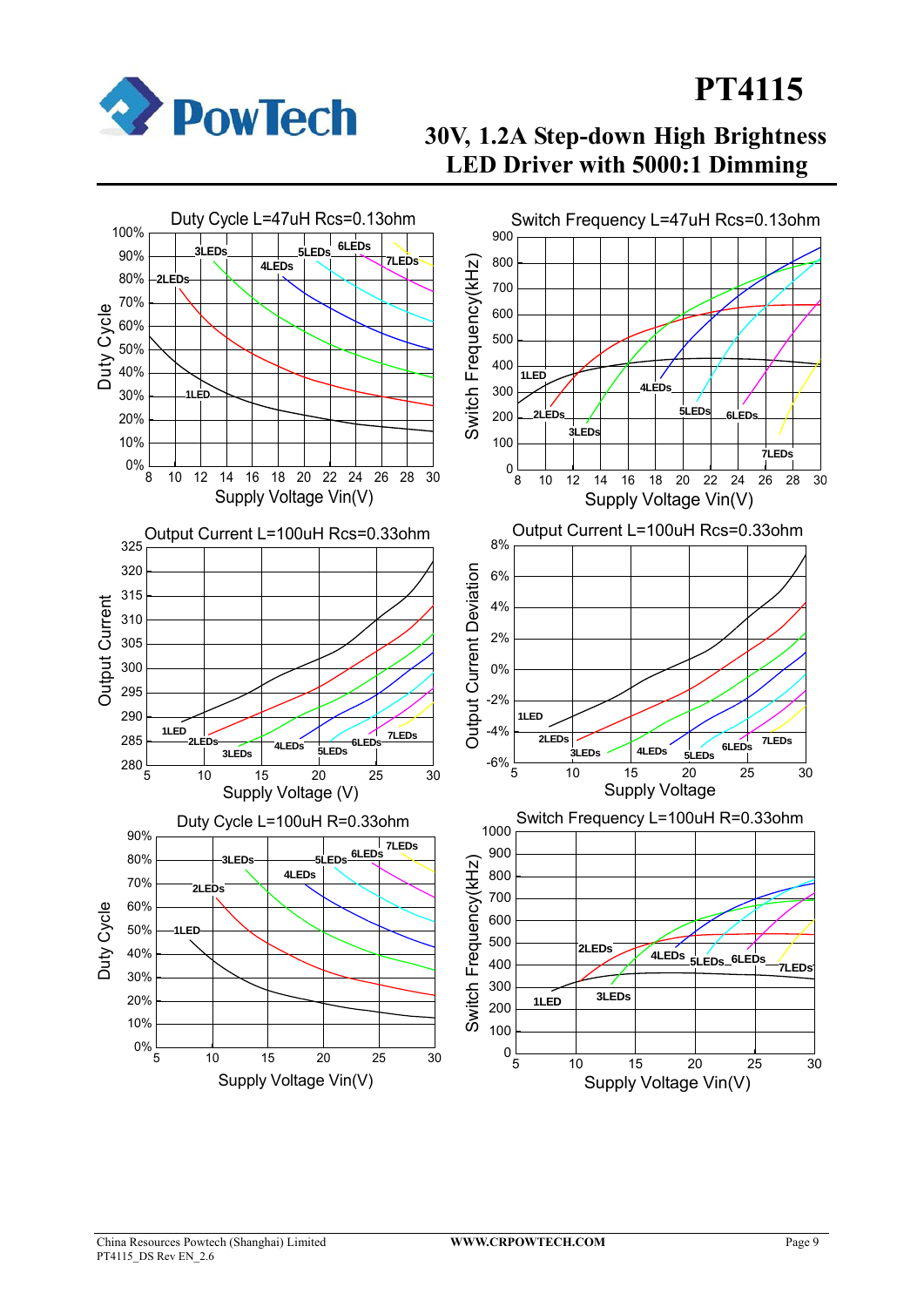

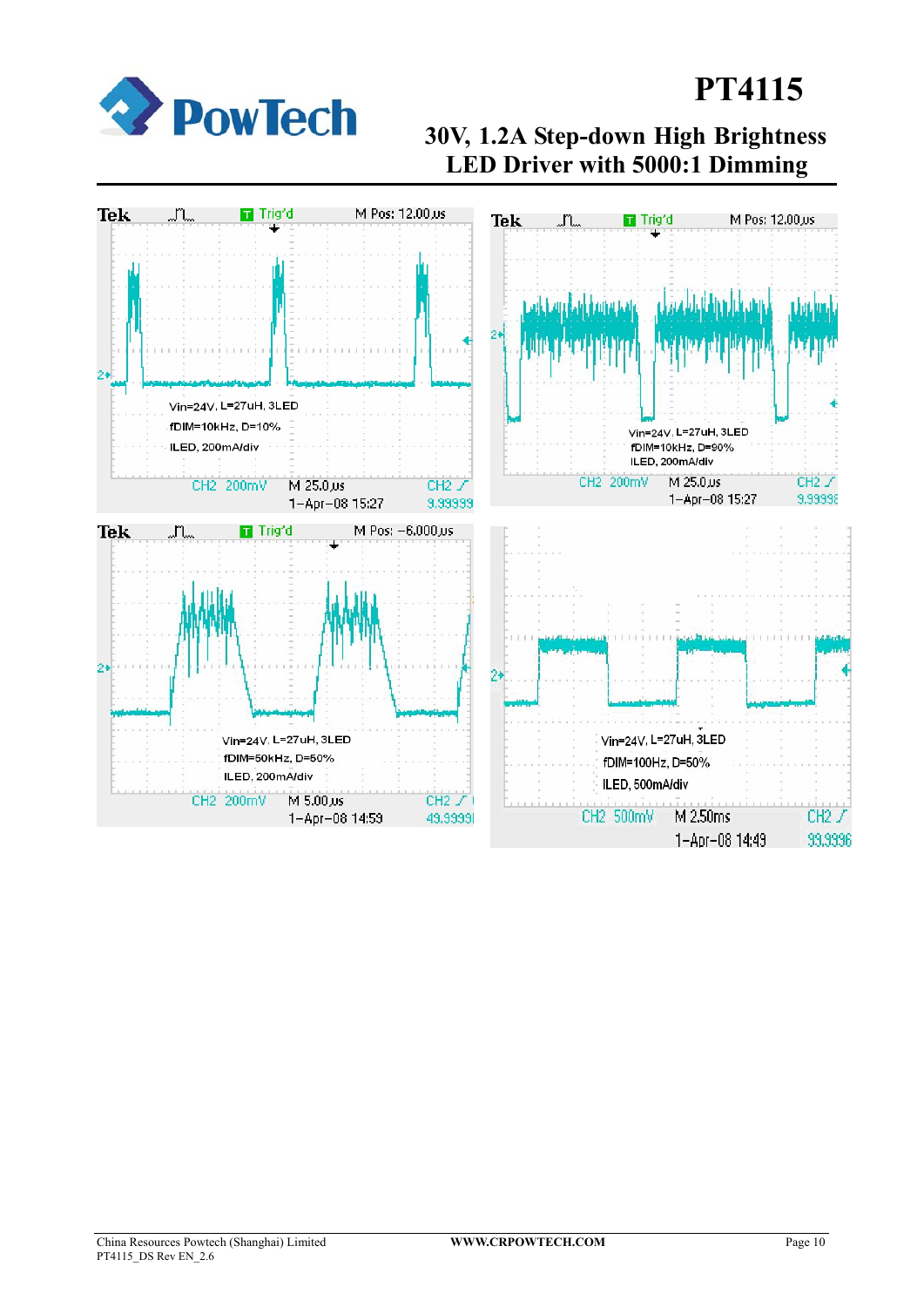

## **30V, 1.2A Step-down High Brightness LED Driver with 5000:1 Dimming**

### APPLICATION NOTES

#### **Setting nominal average output current with**

#### **external resistor RS**

The nominal average output current in the LED(s) is determined by the value of the external current sense resistor (RS) connected between VIN and CSN and is given by:

$$
I_{OUT} = 0.1 / Rs \quad (Rs \ge 0.082 \Omega)
$$

This equation is valid when DIM pin is float or applied with a voltage higher than 2.5V (must be less than 5V). Actually, RS sets the maximum average current which can be adjusted to a less one by dimming.

#### **Output current adjustment by external DC control voltage**

The DIM pin can be driven by an external dc voltage (VDIM), as shown, to adjust the output current to a value below the nominal average value defined by RS.



The average output current is given by:

$$
I_{OUT} = \frac{0.1 \times V_{DIM}}{2.5 \times Rs} (0.5V \le V_{DIM} \le 2.5V)
$$

Note that 100% brightness setting corresponds to:

$$
(2.5V \leq V_{DIM} \leq 5V)
$$

#### **Output current adjustment by PWM control**

A Pulse Width Modulated (PWM) signal with duty

cycle PWM can be applied to the DIM pin, as shown below, to adjust the output current to a value below the nominal average value set by resistor RS:

$$
I_{OUT} = \frac{0.1 \times D}{Rs}
$$
  
(0 \le D \le 100\%, 2.5V < V\_{pulse} < 5V)

$$
I_{OUT} = \frac{V_{pulse} \times 0.1 \times D}{2.5 \times Rs}
$$

$$
(0 \le D \le 100\%, 0.5V < V_{pulse} < 2.5V)
$$



PWM dimming provides reduced brightness by modulating the LED's forward current between 0% and 100%. The LED brightness is controlled by adjusting the relative ratios of the on time to the off time. A 25% brightness level is achieved by turning the LED on at full current for 25% of one cycle. To ensure this switching process between on and off state is invisible by human eyes, the switching frequency must be greater than 100 Hz. Above 100 Hz, the human eyes average the on and off times, seeing only an effective brightness that is proportional to the LED's on-time duty cycle. The advantage of PWM dimming is that the forward current is always constant, therefore the LED color does not vary with brightness as it does with analog dimming. Pulsing the current provides precise brightness control while preserving the color purity. The dimming frequency of PT4115 can be as high as 20 kHz.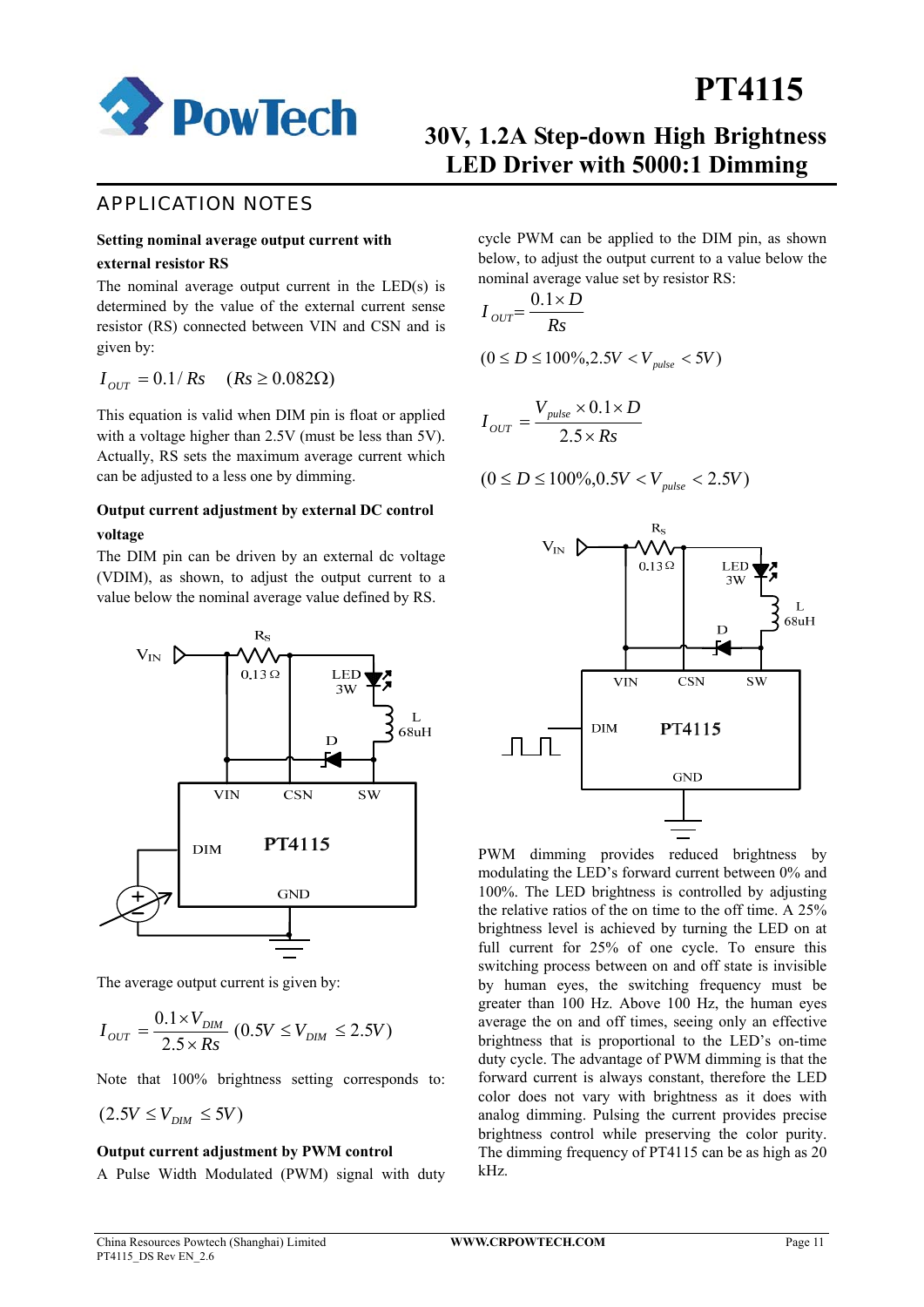

## **30V, 1.2A Step-down High Brightness LED Driver with 5000:1 Dimming**

#### **Shutdown mode**

Taking the DIM pin to a voltage below 0.3V will turn off the output and the supply current will fall to a low standby level of 95μA nominal.

#### **Soft-start**

An external capacitor from the DIM pin to ground will provide additional soft-start delay, by increasing the time taken for the voltage on this pin to rise to the turn-on threshold and by slowing down the rate of rise of the control voltage at the input of the comparator. Adding capacitance increases this delay by approximately 0.8ms/nF.

#### **Inherent open-circuit LED protection**

If the connection to the  $LED(s)$  is open-circuited, the coil is isolated from the SW pin of the chip, so the device and LED will not be damaged.

#### **Capacitor selection**

A low ESR capacitor should be used for input decoupling, as the ESR of this capacitor appears in series with the supply source impedance and lowers overall efficiency. This capacitor has to supply the relatively high peak current to the coil and smooth the current ripple on the input supply. A minimum value of 4.7uF is acceptable if the DC input source is close to the device, but higher values will improve performance at lower input voltages, especially when the source impedance is high. For the rectified AC input, the capacitor should be higher than 100uF and the tantalum capacitor is recommended. The input capacitor should be placed as close as possible to the IC.

For maximum stability over temperature and voltage, capacitors with X7R, X5R, or better dielectric are recommended. Capacitors with Y5V dielectric are not suitable for decoupling in this application and should NOT be used.

A suitable Murata capacitor would be GRM42-2X7R475K-50.

The following web sites are useful when finding alternatives:

www.murata.com www.t-yuden.com www.avxcorp.com

#### **Inductor selection**

Recommended inductor values for the PT4115 are in the range 27uH to 100uH.

Higher values of inductance are recommended at lower output current in order to minimize errors due to switching delays, which result in increased ripple and lower efficiency. Higher values of inductance also result in a smaller change in output current over the supply voltage range. (See graphs). The inductor should be mounted as close to the device as possible with low resistance connections to the SW and VIN pins.

The chosen coil should have a saturation current higher than the peak output current and a continuous current rating above the required mean output current.

Following table gives the guideline on inductor selection:

| <b>Load current</b>       | Inductor      | <b>Saturation current</b> |
|---------------------------|---------------|---------------------------|
| Iout>1A                   | $27-47uH$     |                           |
| $0.8A <$ Iout $\leq 1A$   | $33-82uH$     | 1.3-1.5 times of load     |
| $0.4A <$ Iout $\leq 0.8A$ | $47-100$ uH   | current                   |
| Iout ≤0.4A                | $68 - 220$ uH |                           |

Suitable coils for use with the PT4115 are listed in the table below:

| Part        | L    | <b>DCR</b> | $I_{SAT}$ | <b>Manufacturer</b>            |
|-------------|------|------------|-----------|--------------------------------|
| No.         | (uH) | $(\Omega)$ | (A)       |                                |
| MSS1038-333 | 27   | 0.089      | 2.48      |                                |
| MSS1038-333 | 33   | 0.093      | 2.3       |                                |
| MSS1038-473 | 47   | 0.128      | 2         | CoilCraft<br>www.coilcraft.com |
| MSS1038-683 | 68   | 0.213      | 1.6       |                                |
| MSS1038-104 | 100  | 0.304      | 1.3       |                                |

The inductor value should be chosen to maintain operating duty cycle and switch 'on'/'off' times within the specified limits over the supply voltage and load current range.

The following equations can be used as a guide. SW Switch 'On' time

$$
T_{ON} = \frac{L \times \Delta I}{V_{IN} - V_{LED} - I_{avg} \times (Rs + rL + R_{sw})}
$$

SW Switch 'Off' time

$$
T_{OFF} = \frac{L \times \Delta I}{V_{LED} + V_D + I_{avg} \times (Rs + rL)}
$$

Where:

L is the coil inductance (H)

rL is the coil resistance ( $\Omega$ )

 $R<sub>S</sub>$  is the current sense resistance ( $\Omega$ )

Iavg is the required LED current (A)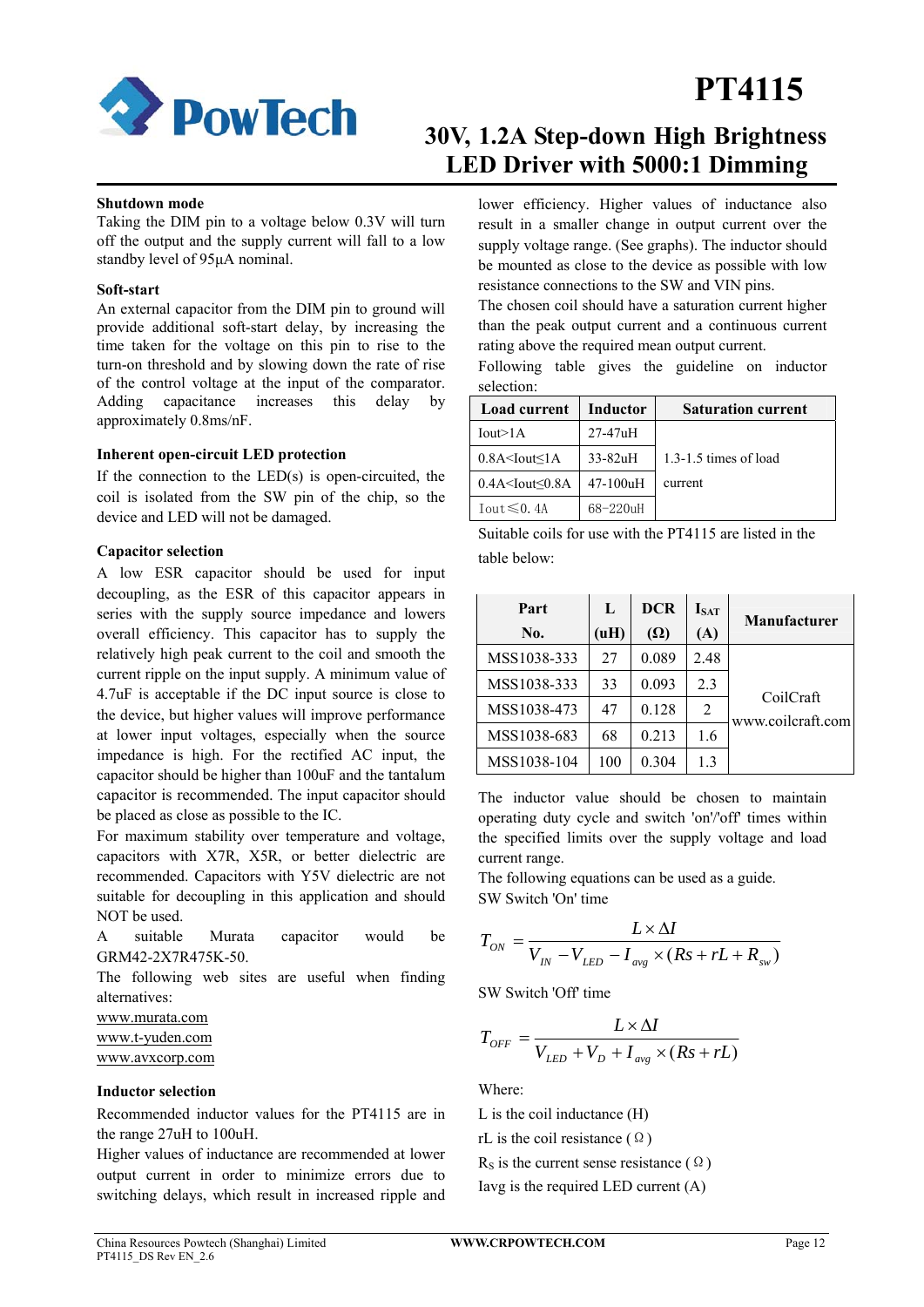

## **30V, 1.2A Step-down High Brightness LED Driver with 5000:1 Dimming**

 $\Delta$  I is the coil peak-peak ripple current (A) {Internally set to 0.3 x Iavg}

 $V_{IN}$  is the supply voltage (V)

VLED is the total LED forward voltage (V)

R<sub>SW</sub> is the switch resistance ( $\Omega$ ) {=0.6  $\Omega$  nominal}

 $V<sub>D</sub>$  is the diode forward voltage at the required load current (V)

#### **Diode selection**

For maximum efficiency and performance, the rectifier (D1) should be a fast low capacitance Schottky diode with low reverse leakage at the maximum operating voltage and temperature.

They also provide better efficiency than silicon diodes, due to a combination of lower forward voltage and reduced recovery time.

It is important to select parts with a peak current rating above the peak coil current and a continuous current rating higher than the maximum output load current. It is very important to consider the reverse leakage of the diode when operating above 85°C. Excess leakage will increase the power dissipation in the device and if close to the load may create a thermal runaway condition.

The higher forward voltage and overshoot due to reverse recovery time in silicon diodes will increase the peak voltage on the SW output. If a silicon diode is used, care should be taken to ensure that the total voltage appearing on the SW pin including supply ripple, does not exceed the specified maximum value.

The following web sites are useful when finding alternatives: www.onsemi.com

#### **Reducing output ripple**

Peak to peak ripple current in the LED(s) can be reduced, if required, by shunting a capacitor  $C_{\text{LED}}$ across the LED(s) as shown below:



A value of 1uF will reduce the supply ripple current by a factor three (approx.). Proportionally lower ripple can be achieved with higher capacitor values. Note that the capacitor will not affect operating frequency or efficiency, but it will increase start-up delay and reduce the frequency of dimming, by reducing the rate of rise of LED voltage.

By adding this capacitor the current waveform through the LED(s) changes from a triangular ramp to a more sinusoidal version without altering the mean current value.

#### **Operation at low supply voltage**

The internal regulator disables the drive to the switch until the supply has risen above the startup threshold  $(V<sub>UVLO</sub>)$ . Above this threshold, the device will start to operate. However, with the supply voltage below the specified minimum value, the switch duty cycle will be high and the device power dissipation will be at a maximum. Care should be taken to avoid operating the device under such conditions in the application, in order to minimize the risk of exceeding the maximum allowed die temperature. (See next section on thermal considerations). The drive to the switch is turned off when the supply voltage falls below the under-voltage threshold ( $V<sub>UNUO</sub>$ -0.5V).

This prevents the switch working with excessive 'on' resistance under conditions where the duty cycle is high.

#### **Thermal considerations**

When operating the device at high ambient temperatures, or when driving maximum load current, care must be taken to avoid exceeding the package power dissipation limits. The graph below gives details for power derating. This assumes the device to be mounted on a 25mm2 PCB with 1oz copper standing in still air.

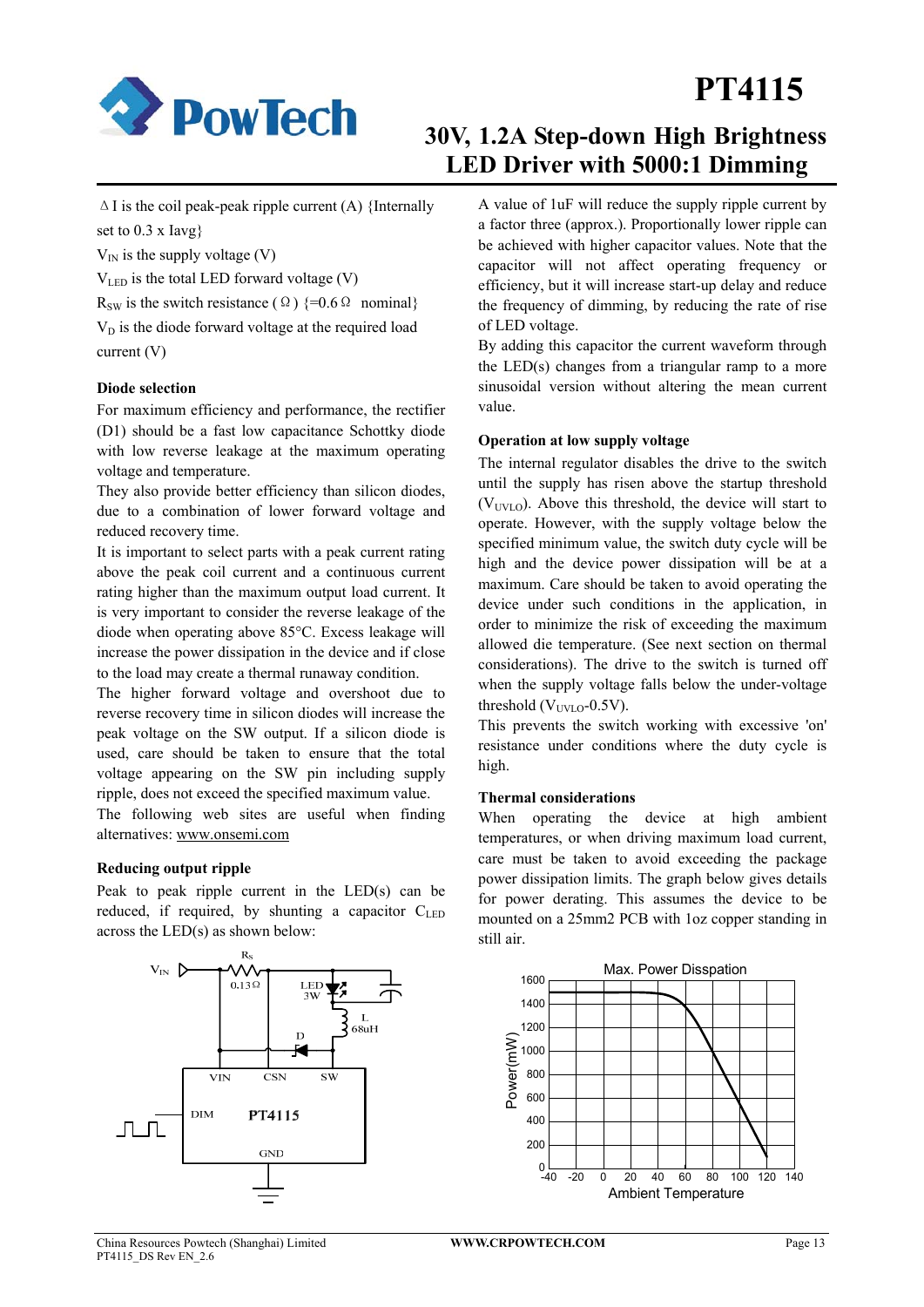

## **30V, 1.2A Step-down High Brightness LED Driver with 5000:1 Dimming**

Note that the device power dissipation will most often be a maximum at minimum supply voltage. It will also increase if the efficiency of the circuit is low. This may result from the use of unsuitable coils, or excessive parasitic output capacitance on the switch output. When the application is limited by the internal power dissipation of the device, the ESOP8 package is recommended because of its enhanced power dissipation ability.

#### **Thermal compensation of output current**

High luminance LEDs often need to be supplied with a temperature compensated current in order to maintain stable and reliable operation at all drive levels. The LEDs are usually mounted remotely from the device so, for this reason, the temperature coefficients of the internal circuits for the PT4115 have been optimized to minimize the change in output current when no compensation is employed. If output current compensation is required, it is possible to use an external temperature sensing network - normally using Negative Temperature Coefficient (NTC) thermistors and/or diodes, mounted very close to the LED(s). The output of the sensing network can be used to drive the DIM pin in order to reduce output current with increasing temperature.

#### **Thermal shutdown protection**

To ensure the reliability, the PT4115 is built with a thermal shutdown (TSD) protection function. The TSD protests the IC from over temperature (160℃). When the chip temperature decreases (140℃), the IC recovers again.

#### **Layout considerations**

Careful PCB layout is critical to achieve low switching losses and stable operation. Use a multilayer board whenever possible for better noise immunity. Minimize ground noise by connecting high-current ground returns, the input bypass-capacitor ground lead, and the output-filter ground lead to a single point (star ground configuration).

#### SW pin

The SW pin of the device is a fast switching node, so PCB tracks should be kept as short as possible. To minimize ground 'bounce', the ground pin of the device should be soldered directly to the ground plane.

Coil and decoupling capacitors and current sense resistor

It is particularly important to mount the coil and the input decoupling capacitor as close to the device pins as possible to minimize parasitic resistance and inductance, which will degrade efficiency. It is also important to minimize any track resistance in series with current sense resistor RS. It's best to connect VIN directly to one end of RS and CSN directly to the opposite end of RS with no other currents flowing in these tracks. It is important that the cathode current of the Schottky diode does not flow in a track between RS and VIN as this may give an apparent higher measure of current than is actual because of track resistance.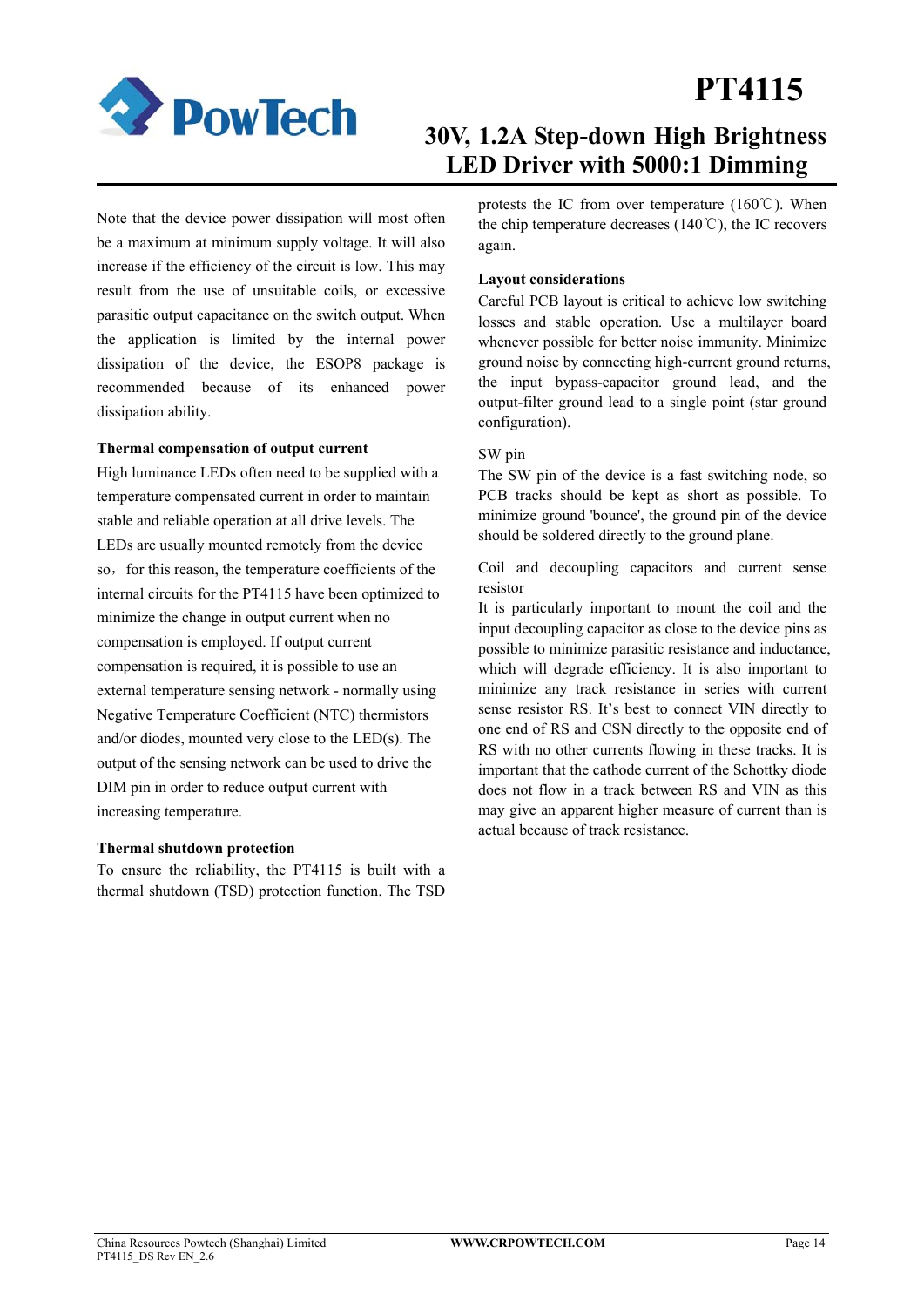

## **30V, 1.2A Step-down High Brightness LED Driver with 5000:1 Dimming**

### TYPICAL APPLICATION CIRCUIT



Fig1 : 1W application

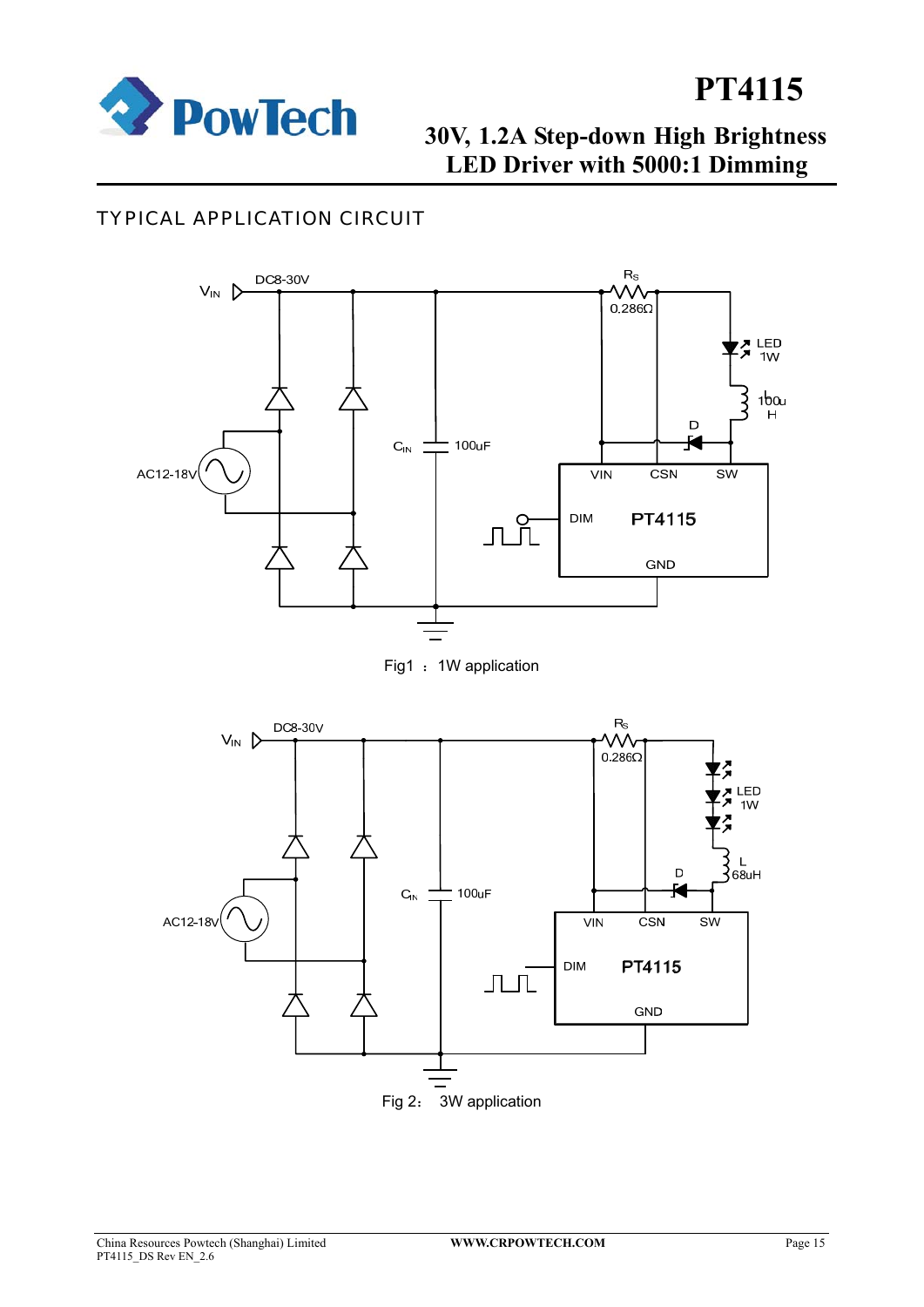

# **2008 POWTECH** 30V, 1.2A Step-down High Brightness **LED Driver with 5000:1 Dimming PT4115**

## TYPICAL APPLICATION CIRCUIT (Continued)



Fig 3 DEMO board for mass production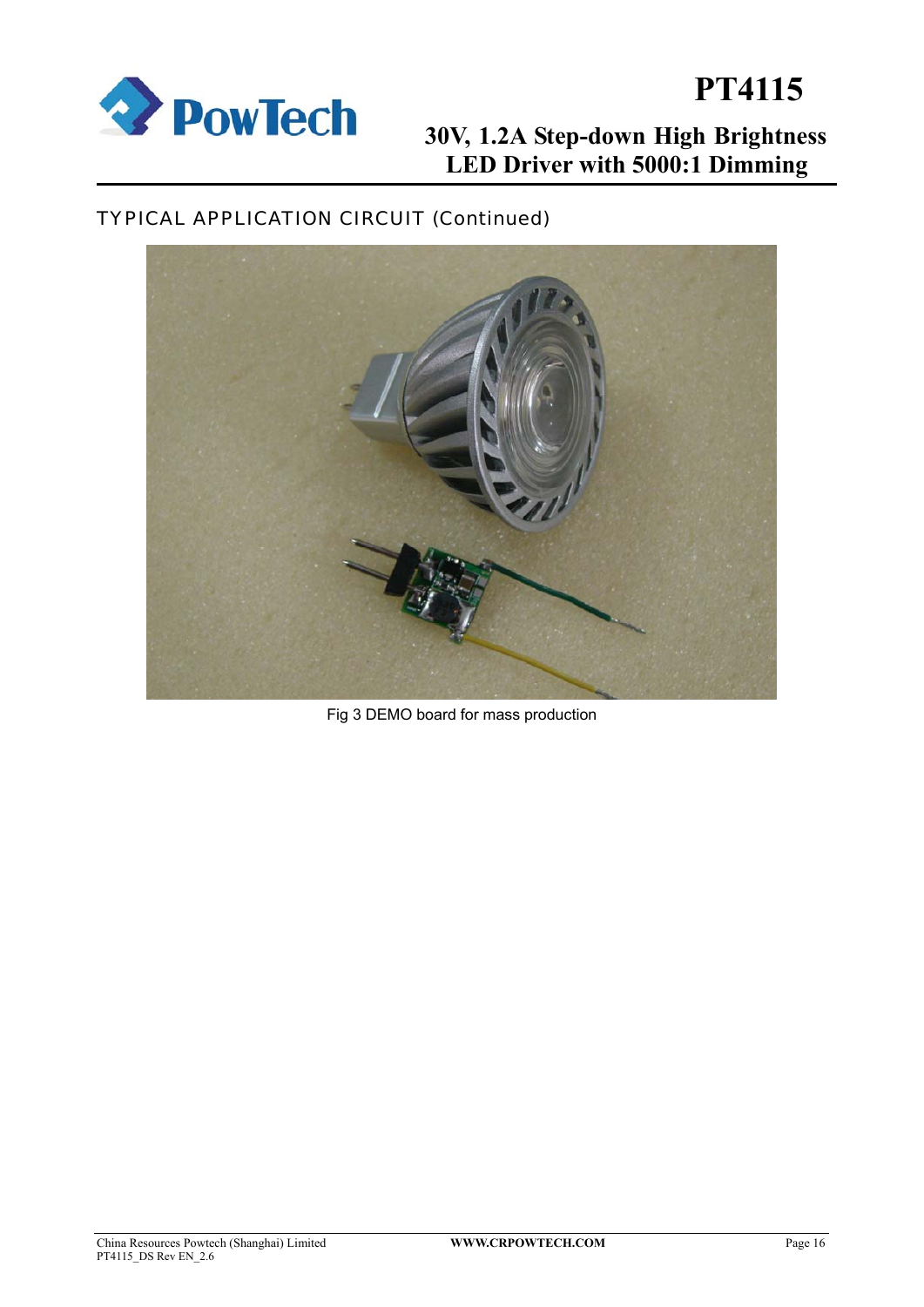

## **30V, 1.2A Step-down High Brightness LED Driver with 5000:1 Dimming**

### PACKAGE INFORMATION

### **SOT89-5 Package**





| <b>SYMBOL</b> | <b>MILLIMETERS</b> |            | <b>INCHES</b> |            |  |
|---------------|--------------------|------------|---------------|------------|--|
|               | <b>MIN</b>         | <b>MAX</b> | MIN           | <b>MAX</b> |  |
| A             | 1.400              | 1.600      | 0.055         | 0.063      |  |
| b             | 0.320              | 0.520      | 0.013         | 0.020      |  |
| b1            | 0.360              | 0.560      | 0.014         | 0.022      |  |
| $\mathbf{c}$  | 0.350              | 0.440      | 0.014         | 0.017      |  |
| D             | 4.400              | 4.600      | 0.173         | 0.181      |  |
| D1            | 1.400.             | 1.800      | 0.055         | 0.071      |  |
| E             | 2.300              | 2.600      | 0.091         | 0.102      |  |
| E1            | 3.940              | 4.250      | 0.155         | 0.167      |  |
| e             | 1.500 TYP.         |            |               | 0.060 TYP. |  |
| e1            | 2.900              | 3.100      | 0.114         | 0.122      |  |
| L             | 0.900              | 1.100      | 0.035         | 0.043      |  |